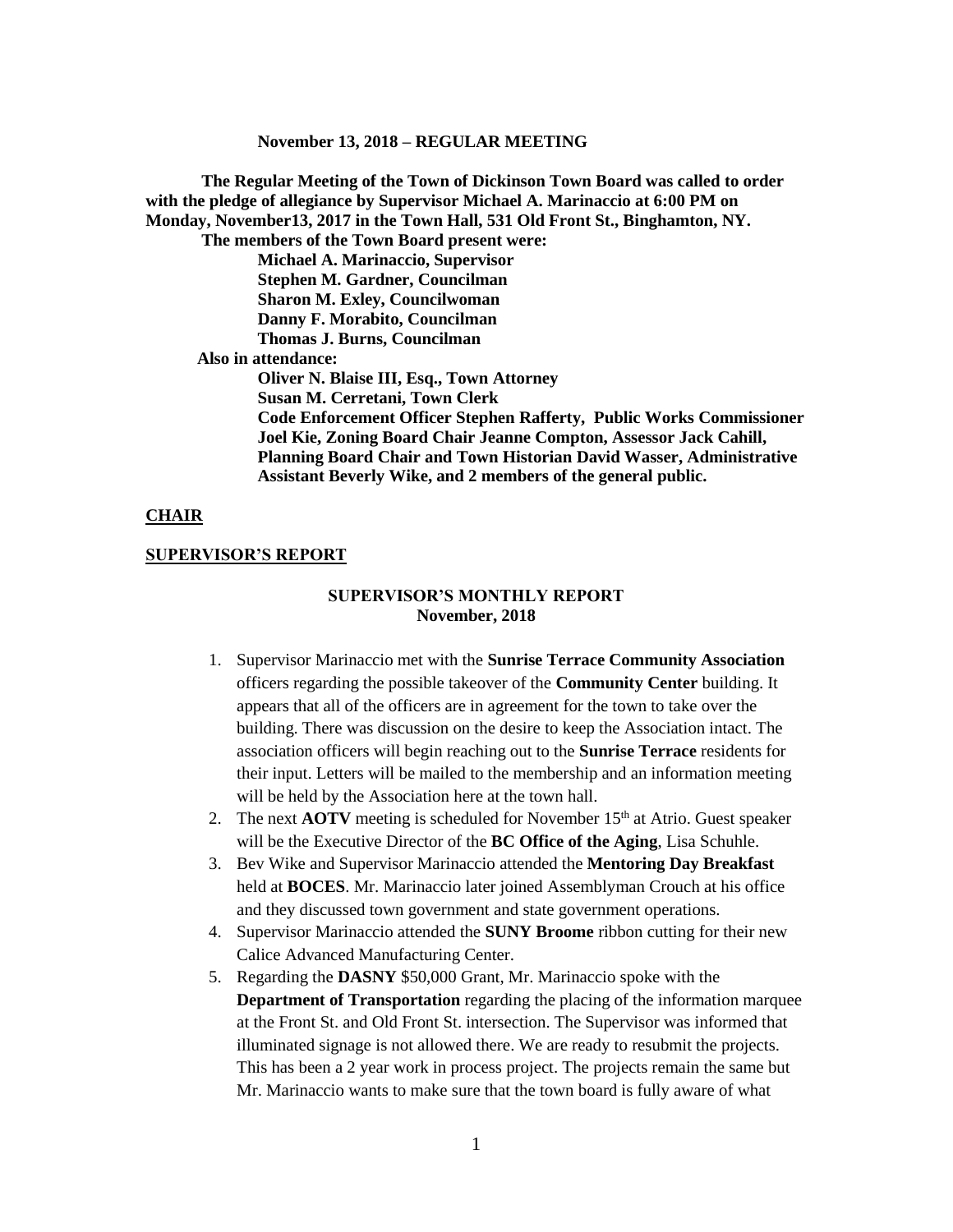#### **SUPERVISOR'S REPORT CONTINUED**

will be submitted. Supervisor Marinaccio added the labor cost to the retainer wall project:

Messaging Board……………………\$17,160.00 tentative location, where the Sunrise Terrace sign is now located. Retainer Wall………………………..\$7,300.00 (completed) Automatic Doors, both entrances.......\$29,765.00 Total…………………………………\$54,225.00

- 6. Supervisor Marinaccio stated that it looks like we are very close to finalizing our cemetery funds and being able to utilize those funds in maintaining the cemetery. Thank you to Bev Wike for her hard work on this project.
- **12.** Supervisor Marinaccio spoke with City Councilman Giovanni Scaringi and informed him that Public Works Commissioner Kie will place some temporary stop signs at the Market St. intersection so both the city and the town can make some observations on how effective they are. The Councilman was in agreement.
- 13. Supervisor Marinaccio continues to have conversations with Mr. David Witzling, the new owner of the 3 store plaza on Front St. formerly owned by Marc Newman. Mr. Witzling is looking for ideas on what type of businesses will do well there. He has also offered **Starbucks** additional room to expand their store and make it a **Starbucks Reserve** store.
- 14. Supervisor Marinaccio reviewed the charges on the Town Credit Card accounts and found no issues.
- 15. Supervisor Marinaccio met with Professor Snyder from **SUNY-Broome** in regards to a possible greenhouse project on the campus. They are conducting a feasibility study which could take a year or so. They are looking at several options: build a roof top greenhouse or on the ground greenhouse. Supervisor Marinaccio strongly recommended that **SUNY-Broome** partner with **Cornell Cooperative** on this project.
- 16. Supervisor Marinaccio mentioned that there was a rumor that **McDonalds** on Old Front Street would be losing their lease agreement with **Speedway**. Mr. Marinaccio called **McDonalds Corporate** and was told that there were no plans on moving the store.
- 17. Supervisor Marinaccio stated that there is a new **Government Affairs Director** for **Charter Communications**. Lauren Kelly will be the person we meet with for our franchise agreement and other issues relating to the town.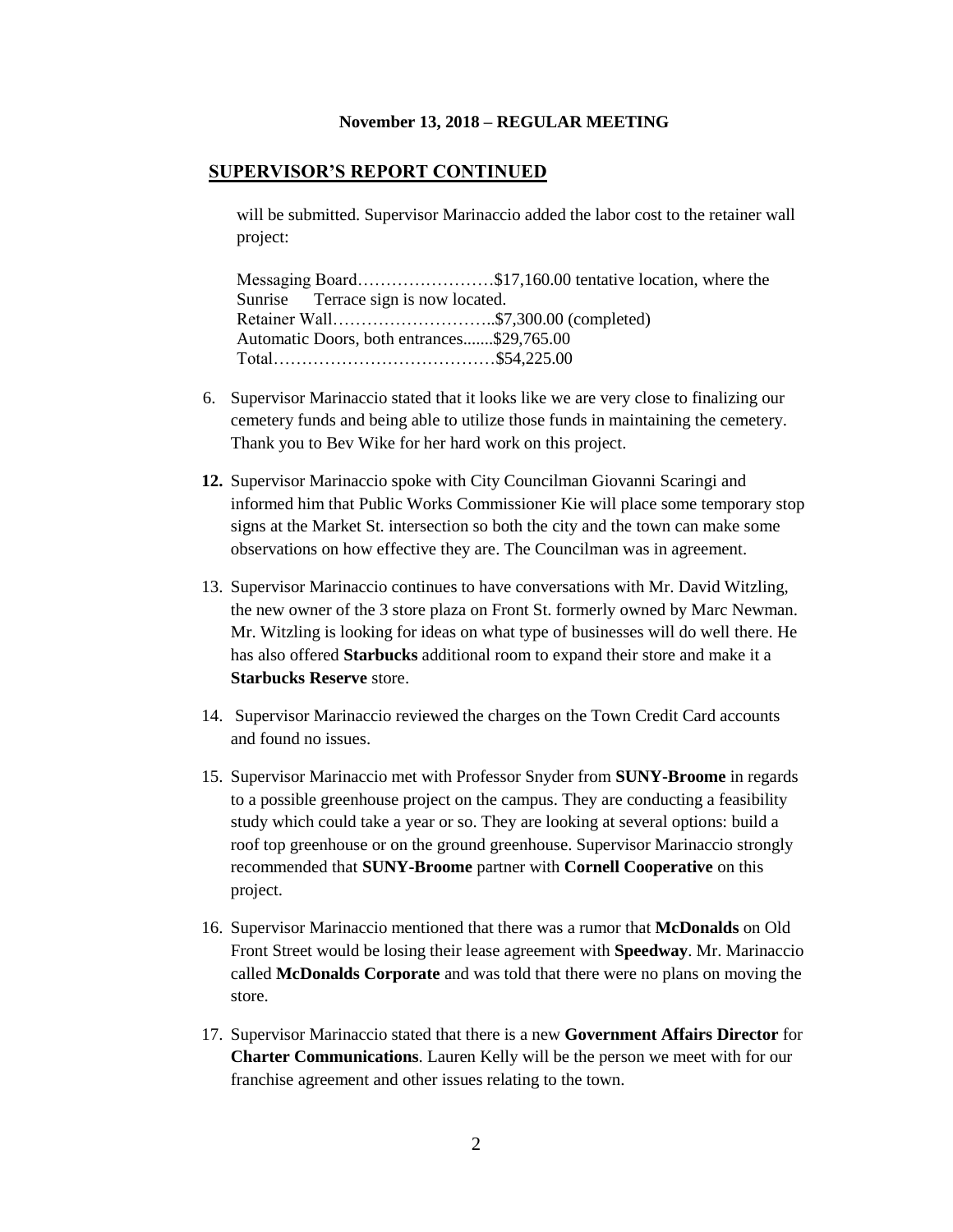### **SUPERVISOR'S REPORT CONTINUED**

- 18. Supervisor Marinaccio attended the **New York State Summit** meeting held at **Cornell Cooperative Extension Farmers Market** on October 25th. The summit was well attended and conducted by the **NYS Agriculture and Market Commissioner** and the **NYS DEC Commissioner**, along with various forestry and wood products representatives and various professors from **Cornell University** and a few community college representatives. Our New York State Senator and Assemblyperson were present as well as the Broome County Executive. The focus was on the sustainable opportunities with our forests and the obstacles that wood product industries face in dealing with various state permits. They also talked about the increasing deer population and how the deer are having a very negative impact on the forests.
- **19. Note: Under the law, the fire company is required to purchase/pay for the cancer insurance policy and then, presumably, include that cost in their agreement with the Town. It is important to note that coverage does not need to be purchased for every member of the fire company, but only those who are active/recent interior firefighters.**

#### **Code Violations Report**:

Stop work order issued to 108 Old State Rd. No building permit issued.

### **Dog Control Reports**

The Dog Control Officer report for October for both the town and village was submitted:

- Complaint about neighbor's dog in their yard
- Stray dog loose on Chenango St.
- Unlicensed dog
- Dogs running loose
- Total of 7 calls listed

The September report indicates 8 calls/investigations took place between the village and the town. Strays, dogs running loose, dog chasing woman, dog hit by car, injured dog on Glenwood Rd.

#### **NYSEG Warning Letter:**

No warning letters issued to property owners by **NYSEG** this month

#### **Next Meeting**

Our next Board meetings will be on Monday, December 3, 5:30 pm.

### **PUBLIC COMMENTS**

An Adams Drive resident voiced concerns regarding the vacant, deteriorating property located at 127 Adams Drive. Mr. Marinaccio replied that he talked to Director of Broome County Real Property David Hamlin and was told come February the house will be in total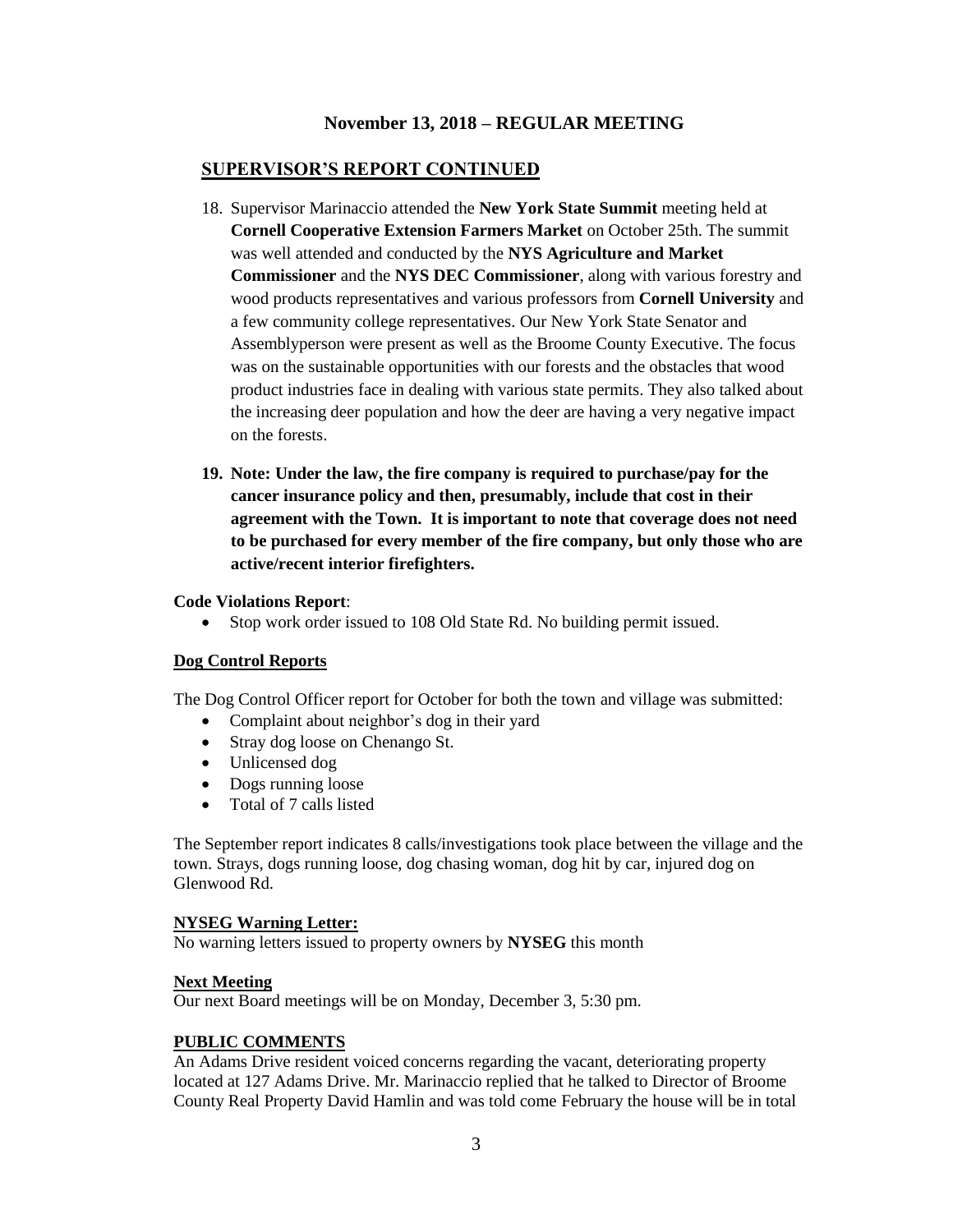default. The County will take it over, contact us and possibly sell the property to the town for \$1.00. Then the determination must be made whether to fix or demolish the building. Mr. Marinaccio has contacted the **Land Bank** for assistance and will make sure the County Executive is on notice. Supervisor Marinaccio stated that it is not fair to the street nor the neighborhood to have this property remain in this condition. Assessor Cahill, having been the former Director of Real Property, will help with the follow through.

# **COMMITTEE REPORTS**

### **PUBLIC WORKS**

- o Councilman Gardner reported that the Highway Department has completed repair work on some streets in Sunrise Terrace.
- o Today was the last day for yard waste pickup and the highway crew will be vacuuming leaves until they are all up.
- o Mr. Gardner reported that the Highway Department is getting ready for winter.
- **FINANCE**

### o **SUPERVISOR MONTHLY REPORT**

Councilman Morabito made a motion to accept the **September, 2018 Supervisor monthly report** seconded by Councilman Burns. All in favor.

### o **TOWN CLERK MONTHLY FINANCIAL REPORT**

Councilman Morabito made a motion to accept the **October 2018 Monthly Financial Report** for the **Town Clerk** in the amount of **\$1,758.03** seconded by Councilwoman Exley. All in favor.

### o **TOWN COURT MONTHLY FINANCIAL REPORT**

Councilman Morabito made a motion to accept the Financial Report(s) for the **Town of Dickinson Court** for the month of September, 2018 in the amount of **\$45,870.50.** On a motion of Councilman Morabito and seconded by Councilman Gardner. State -\$38,225.00 County - \$547.50 Town - \$7,052.00 All in favor.

### o **ABSTRACTS FOR APPROVAL**

On Motion from Councilman Morabito, seconded by Councilman Gardner to approve **abstract # 11**, dated **November13, 2018** in the amount of **\$479,598.47** Vote Ayes- 5, Nays-0, Absent-0.

> Supervisor Marinaccio voting Aye Councilman Gardner voting Aye Councilwoman Exley voting Aye Councilman Morabito voting Aye Councilman Burns Aye

Unanimously passed and noted as duly adopted.

# **Abstract Summary of Audited Vouchers for Funds respectively in the amount(s) of \$479,598.47.**

**Voucher #11 for November13, 2017 year in the amount of \$479,598.47:**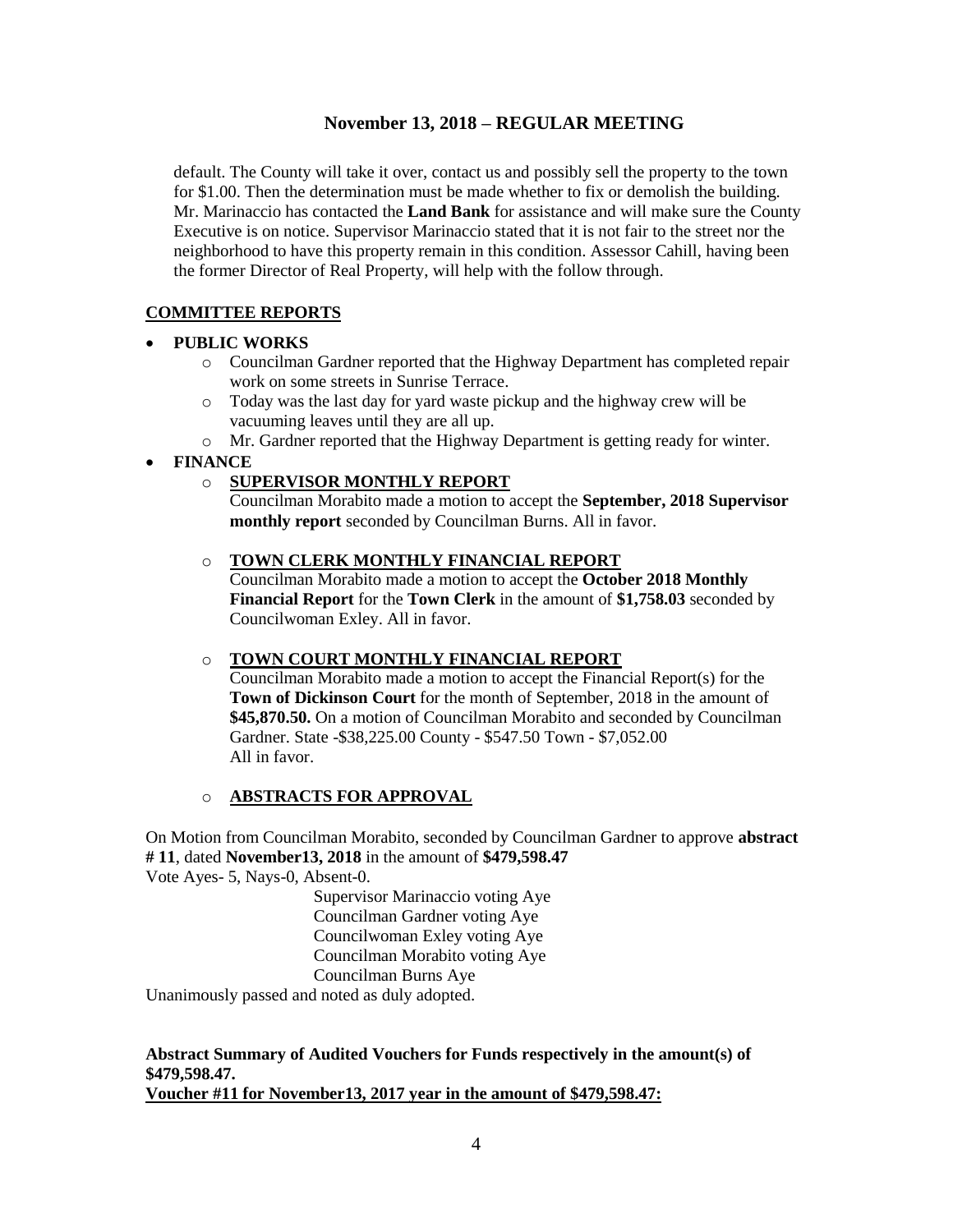| <b>General Fund</b>          | \$122,355.39 |
|------------------------------|--------------|
| <b>Part Town</b>             | \$2,444.00   |
| <b>Highway</b>               | \$26,750.63  |
| <b>Fire districts</b>        | \$0.00       |
| <b>Light Districts</b>       | \$5,122.61   |
| <b>Sewer Operating Dist.</b> | \$222,376.02 |
| <b>Water Operating Dist.</b> | \$100,549.82 |

### **PERSONNEL**

- o Nothing to report.
- **PLANNING**
	- o Chairman Wasser reported that there will be a Planning Board Meeting on Monday, November 19 at 6 PM. On the agenda is a 50+ Community discussion to develop a draft to add to the Comprehensive Plan and be approved by the Town Board as an amendment to it.

### **APPROVAL OF MINUTES**

On a motion by Councilwoman Exley seconded by Councilman Burns to approve the **Work Session and Regular Meeting Minutes of October 1, 2018 and October 09, 2018**. All in favor.

Vote-5 Ayes, Nays-0, Absent-0.

### **2019 MEETING DATES AND HOLIDAY SCHEDULE**

Supervisor Marinaccio will have the updated schedules made available to the board members at next month's meeting.

### **3 rd QUARTER SALES TAX**

\$248,820.50 this quarter \$681,905.77 year to date

### **CHECK FROM JAIL**

The Town is in receipt of a check from the Jail in the amount of \$18,000.

# **CHAIR**

### **AGENDA TOPICS WERE COVERED IN THE SUPERVISOR'S REPORT**

### **ATTORNEY**

#### **RESOLUTION ADOPTING 2019 BUDGET**

Attorney Blaise stated that a Public Hearing was held at last week's work session regarding the 2019 Budget.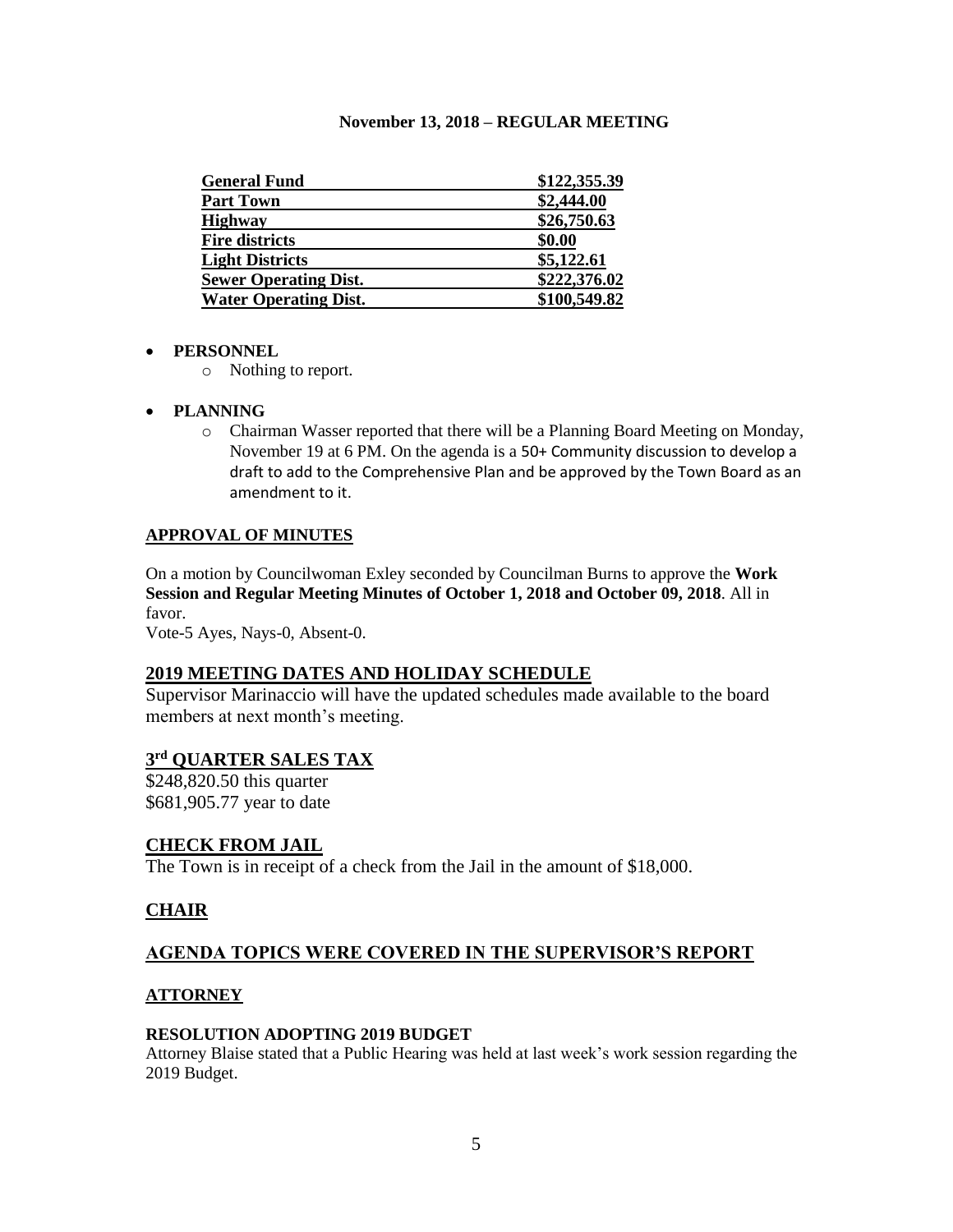#### **RESOLUTION 2018-32**

The following Resolution was offered by Councilman Gardner, who moved its adoption, seconded by Councilwoman Exley to wit:

BE IT RESOLVED, by the Town Board of the Town of Dickinson, Broome County, New York as follows:

#### **RESOLUTION: ADOPTING THE 2019 BUDGET**

The question of adoption of the foregoing Resolution was duly put to a vote on roll call which resulted as follows: All in favor. Vote Ayes –5, Nays – 0, Absent-0.

Supervisor Marinaccio voting Aye Councilman Gardner voting Aye Councilwoman Exley voting Aye Councilman Morabito voting Aye Councilman Burns voting Aye All in favor. Budget available in the Clerk's Office.

### **RESOLUTION AMMENDING TEMPORARY SIGN CODE**

#### **RESOLUTION 2018-33**

The following Resolution was offered by Councilwoman Exley, who moved its adoption, seconded by Councilman Gardner to wit:

BE IT RESOLVED, by the Town Board of the Town of Dickinson, Broome County, New York as follows:

#### **RESOLUTION: AMMENDING TEMPORARY SIGN CODE**

The question of adoption of the foregoing Resolution was duly put to a vote on roll call which resulted as follows: All in favor. Vote  $Ayes - 5$ , Nays  $- 0$ , Absent-0.

> Supervisor Marinaccio voting Aye Councilman Gardner voting Aye Councilwoman Exley voting Aye Councilman Morabito voting Aye Councilman Burns Aye

All in favor. Resolution attached. Local Law #4 to be filed with the Department of State.

### **RESOLUTION APPROVING INTERMUNICIPAL AGREEMENT WITH THE CITY OF BINGNHAMTON FOR PARKING ENFORCEMENT SERVICES**

#### **RESOLUTION 2018-34**

The following Resolution was offered by Councilwoman Morabito, who moved its adoption, seconded by Councilwoman Exley to wit:

BE IT RESOLVED, by the Town Board of the Town of Dickinson, Broome County, New York as follows: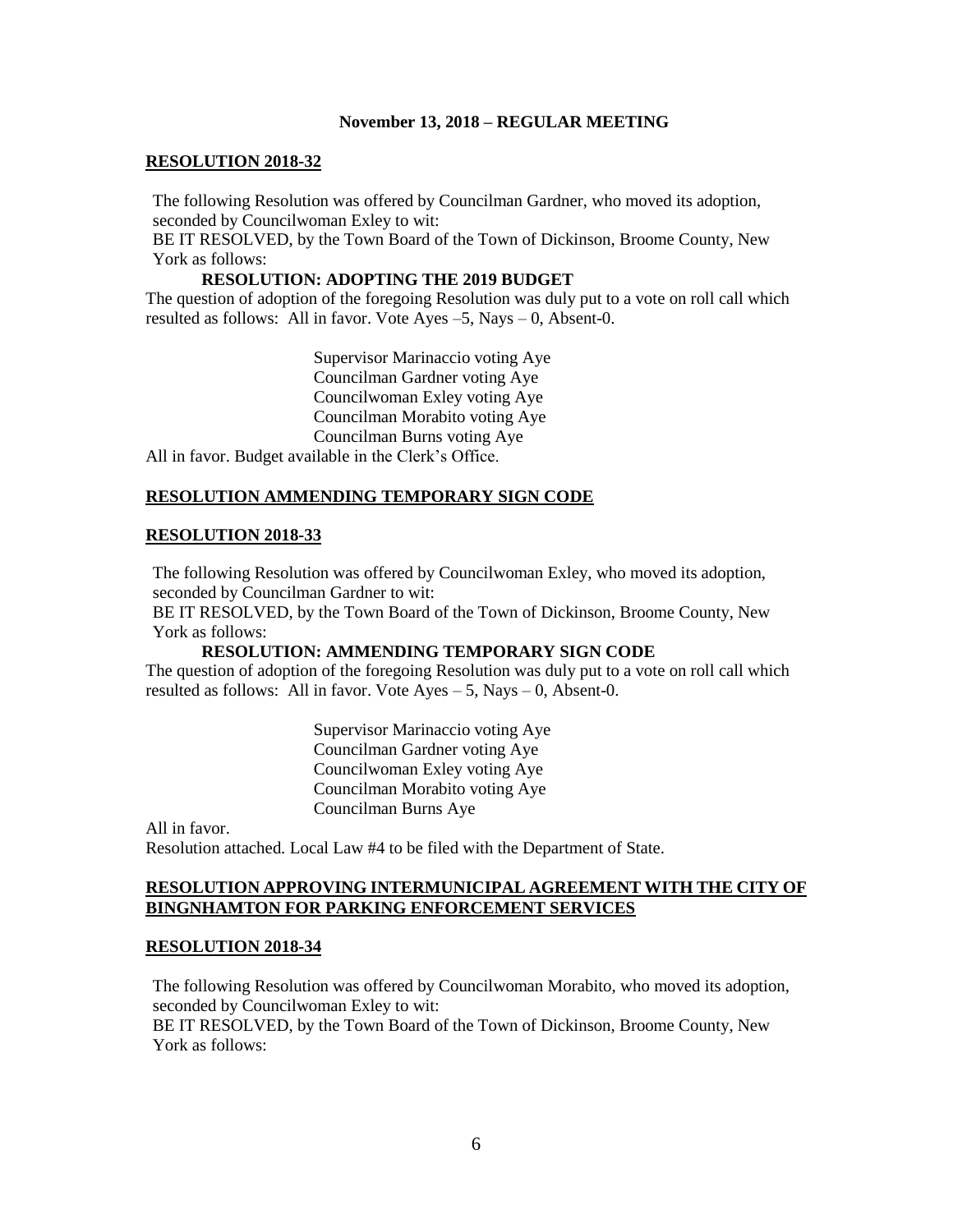### **RESOLUTION APPROVING INTERMUNICIPAL AGREEMENT WITH THE CITY OF BINGNHAMTON FOR PARKING ENFORCEMENT SERVICES**

The question of adoption of the foregoing Resolution was duly put to a vote on roll call which resulted as follows: All in favor. Vote  $Aves - 5$ , Nays – 0, Absent-0.

> Supervisor Marinaccio voting Aye Councilman Gardner voting Aye Councilwoman Exley voting Aye Councilman Morabito voting Aye Councilman Burns Aye

All in favor. Resolution attached. Agreement filed in Clerk's office.

### **RESOLUTION APPROVING INTERMUNICIPAL AGREEMENT WITH THE CITY OF BINGHAMTON FOR WATER SUPPLY**

#### **RESOLUTION 2017-35**

The following Resolution was offered by Councilwoman Morabito, who moved its adoption, seconded by Councilman Gardner to wit:

BE IT RESOLVED, by the Town Board of the Town of Dickinson, Broome County, New York as follows:

### **RESOLUTION: APPROVING INTERMUNICIPAL AGREEMENT WITH THE CITY OF BINGHAMTON FOR WATER SUPPLY**

The question of adoption of the foregoing Resolution was duly put to a vote on roll call which resulted as follows: All in favor. Vote  $Ayes - 5$ , Nays  $- 0$ , Absent-0.

> Supervisor Marinaccio voting Aye Councilman Gardner voting Aye Councilwoman Exley voting Aye Councilman Morabito voting Aye Councilman Burns Aye

All in favor. Resolution attached. Agreement filed in Clerk's office.

#### **RESOLUTION ADOPTING UPDATED SEXUAL HARASSMENT POLICY**

#### **RESOLUTION 2018-36**

The following Resolution was offered by Councilwoman Exley, who moved its adoption, seconded by Councilman Morabito to wit:

BE IT RESOLVED, by the Town Board of the Town of Dickinson, Broome County, New York as follows:

### **RESOLUTION: ADOPTING THE UPDATED TOWN OF DICKINSON SEXUAL HARASSMENT POLICY.**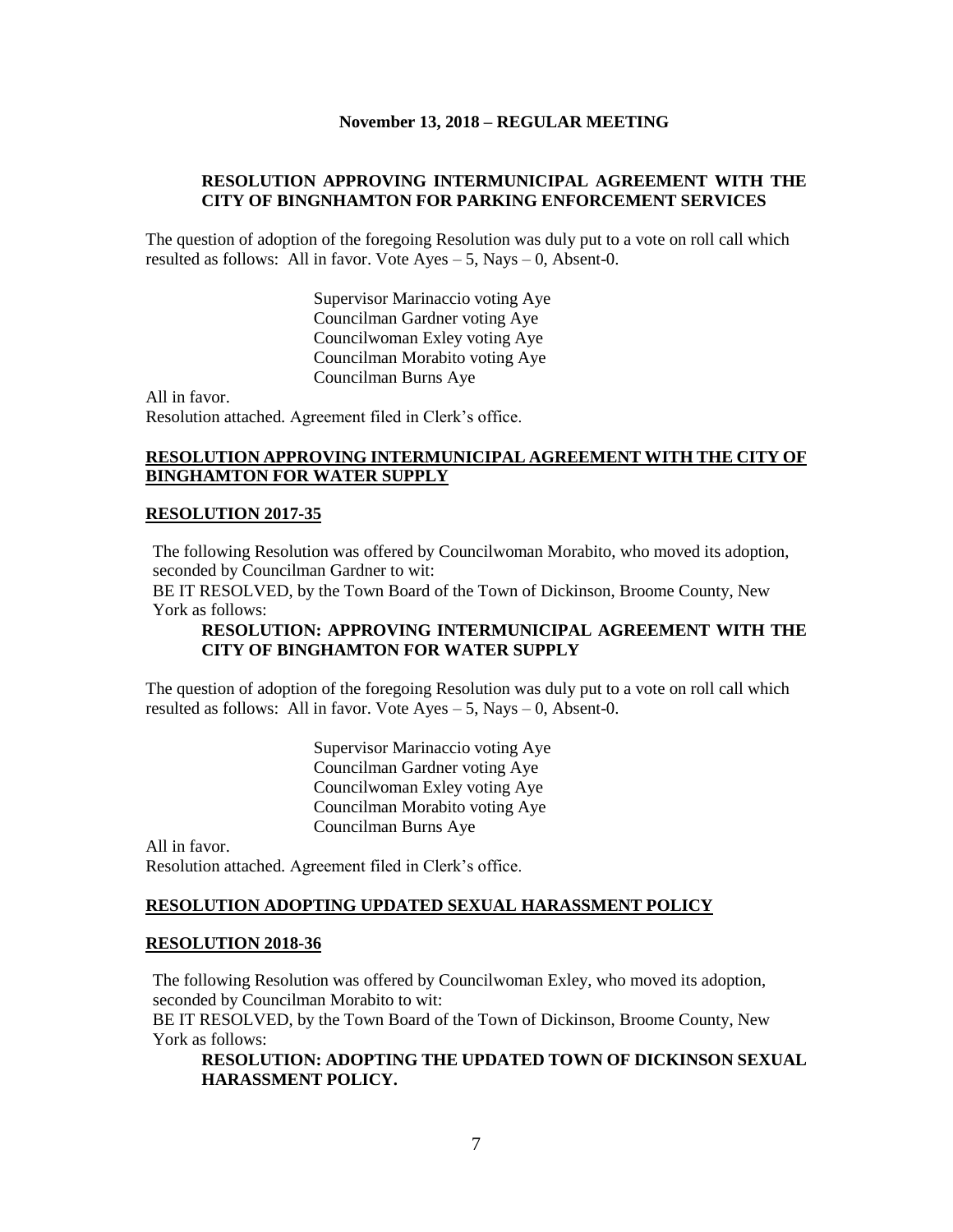The Supervisor/Supervisor's designee and the Administrative Assistant will be designated as contact persons. All employees of the town are required to attend training. A training date will be announced - TBD. All records will be kept within the Clerk/HR Office with strict confidentiality.

The question of adoption of the foregoing Resolution was duly put to a vote on roll call which resulted as follows: All in favor. Vote  $Ayes - 5$ , Nays  $- 0$ , Absent-0.

> Supervisor Marinaccio voting Aye Councilman Gardner voting Aye Councilwoman Exley voting Aye Councilman Morabito voting Aye Councilman Burns Aye

All in favor.

#### **RESOLUTION SEQRA TEMPORARY SIGN CODE**

#### **RESOLUTION 2018-37**

The following Resolution was offered by Councilman Morabito, who moved its adoption, seconded by Councilman Burns to wit:

BE IT RESOLVED, by the Town Board of the Town of Dickinson, Broome County, New York as follows:

#### **RESOLUTION: ADOPTING NEGATIVE SEQRA DECLARIATION RE: TEMPORARY SIGN CODE**

The question of adoption of the foregoing Resolution was duly put to a vote on roll call which resulted as follows: All in favor. Vote  $Ayes - 5$ , Nays  $-0$ , Absent-0.

> Supervisor Marinaccio voting Aye Councilman Gardner voting Aye Councilwoman Exley voting Aye Councilman Morabito voting Aye Councilman Burns Aye

All in favor. Resolution attached. SEQRA short form determination attached.

#### **PUBLIC WORKS – WATER & HIGHWAY DEPARTMENT**

- Public Works Commissioner Kie reported that he attended a luncheon with the Highway Superintendents today. **Broome County** Office of Emergency Services Director Mike Ponticello was at the meeting. The County is working on a shared equipment program.
- Mr. Kie reported that leaf pickup continues.
- The Republic Street parking issue has resurfaced. Mr. Kie thinks the solution to the problem would be 'no parking except holidays' on both sides of road from Lower Stella Ireland to Republic Street. The street is narrow with a lot of thru traffic. It is used as a shortcut to JC and it causes a bottleneck.